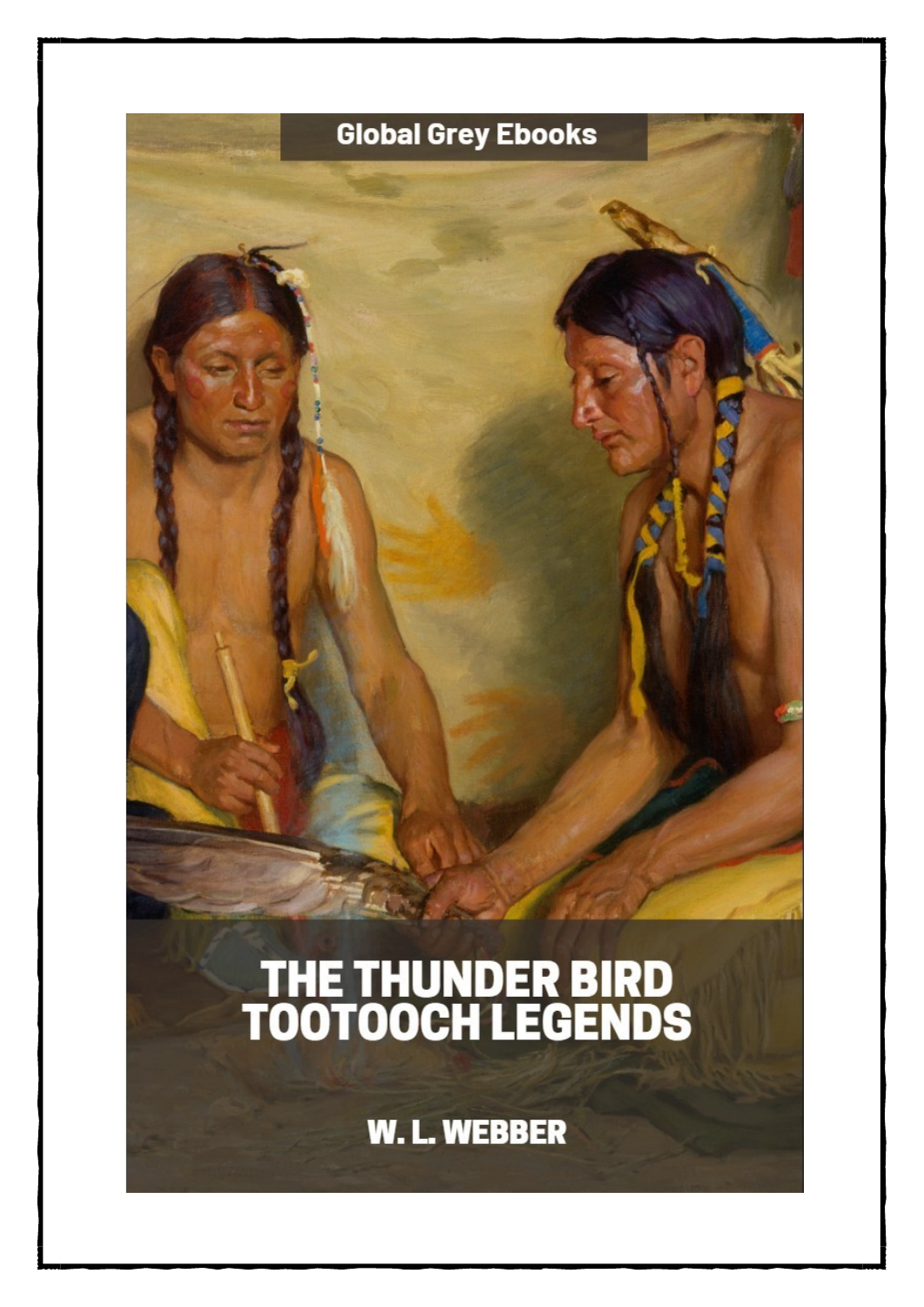## THE THUNDER BIRD TOOTOOCH LEGENDS FOLK TALES OF THE INDIAN TRIBES OF THE

PACIFIC NORTHWEST COAST INDIANS

## **BY** W. L. WEBBER

1936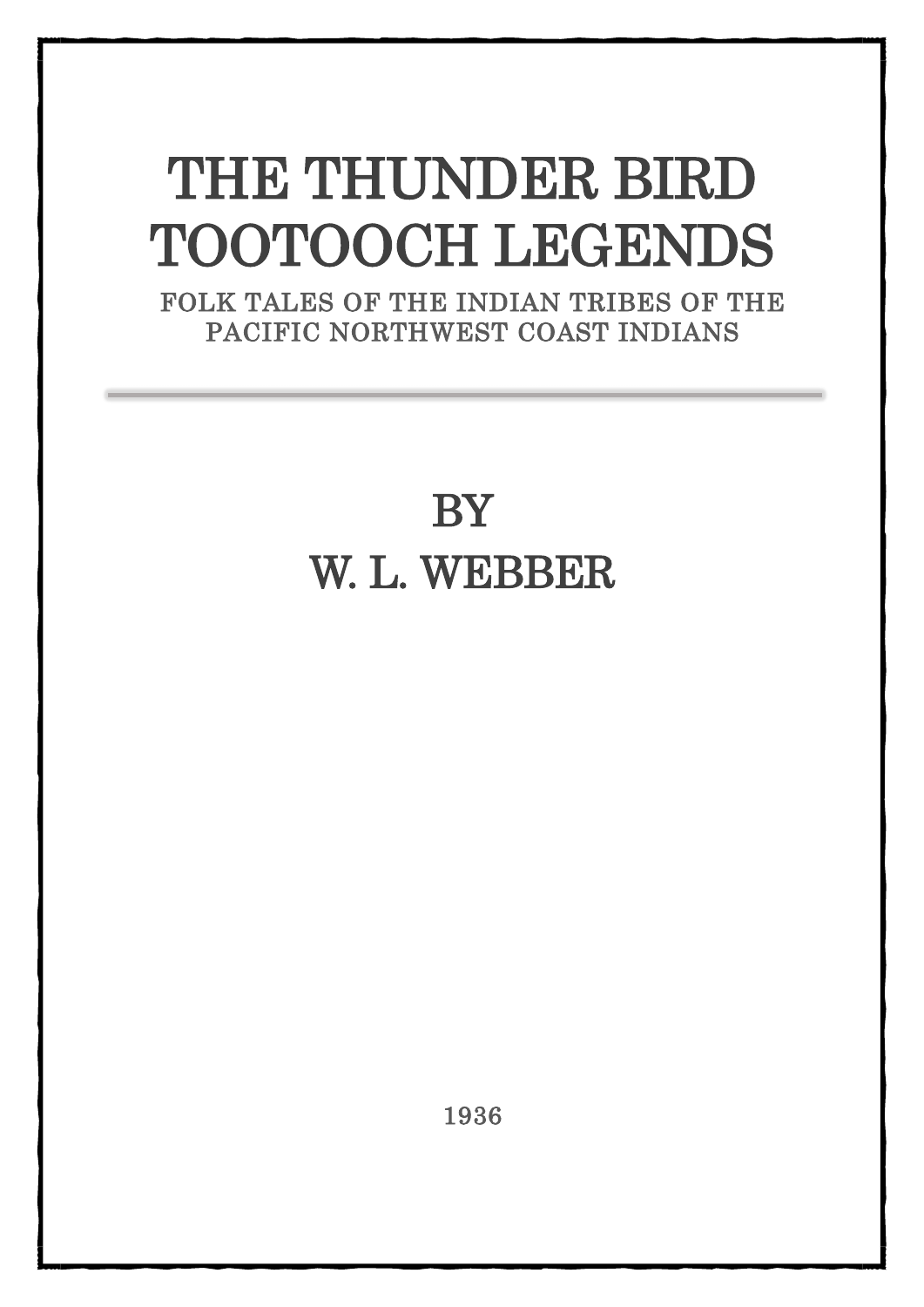**The Thunder Bird Tootooch Legends by W. L. Webber. This free ebook edition was created and published by Global Grey ©Global Grey 2021**



**[globalgreyebooks.com](https://www.globalgreyebooks.com/index.html)**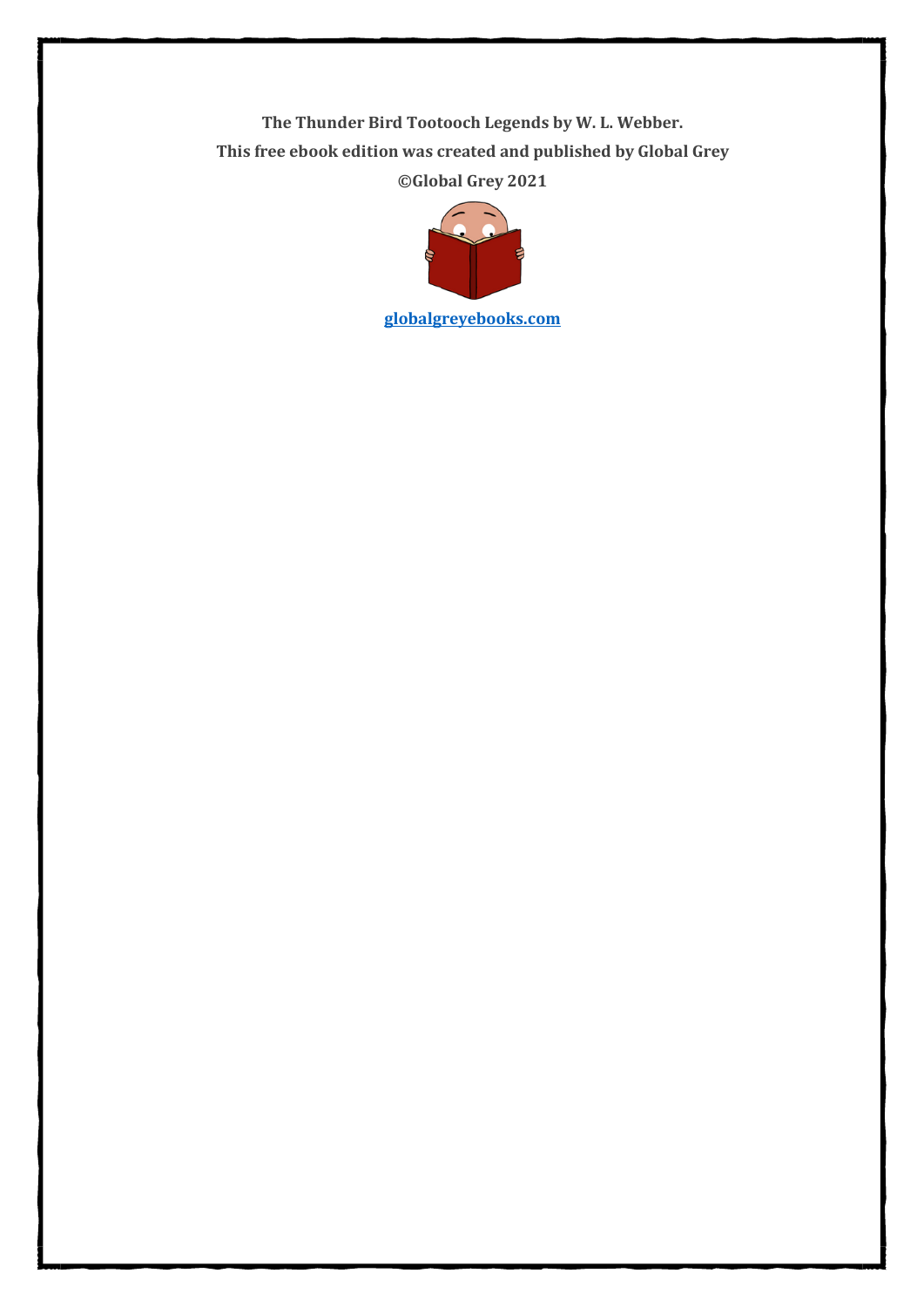## **Contents**

[Preface](#page-5-0) [The Transition Of Totemism](#page-6-0) [Indian Baskets](#page-9-0) [The Aristocratic Aborigines](#page-12-0) [Stick Game](#page-13-0) [The Thunder Bird](#page-14-0) [Eena, The Beaver](#page-15-0) [Ol-Hiyo, The Seal](#page-16-0) [Kutze-Ce-Te-Ut, The Wood Worm](#page-17-0) [Kee-War-Kow, The Sun](#page-18-0) [Sisuith Or Se-Sook, The Two-Headed Snake](#page-19-0) [The Ill-Jow](#page-20-0) [Ho-Xhok, \(Ho-Hook\),](#page-21-0) The Crane [Shwah Kuk, The Frog](#page-22-0) [Chee-Che-Ka, The Mink](#page-23-0) [Le-Loo, The Wolf](#page-24-0) [Wolalee, The Salmon](#page-25-0) [Chet-Woot, The Bear](#page-26-0) [Men-A-Mooks, The Otter Spirit](#page-27-0) [Pi-Chikamin, The Gift Copper](#page-28-0) ["Property Woman Or Great Grandmother"](#page-29-0) [Slag'ame, The Butterfly](#page-30-0) [Shaman, The Medicine Man](#page-31-0) [Chak-Chak, The Eagle](#page-32-0) [Kwel-Kwel, The Owl](#page-33-0) [Skam-M, The Halibut](#page-34-0) [Welala, The Mountain Spirit](#page-35-0) [Quil-Tum-Tum](#page-36-0) [Kwaie'tek, The Sea Gull](#page-37-0) [Mateeh, The Goat](#page-38-0) [Skana, The Black Fish](#page-39-0)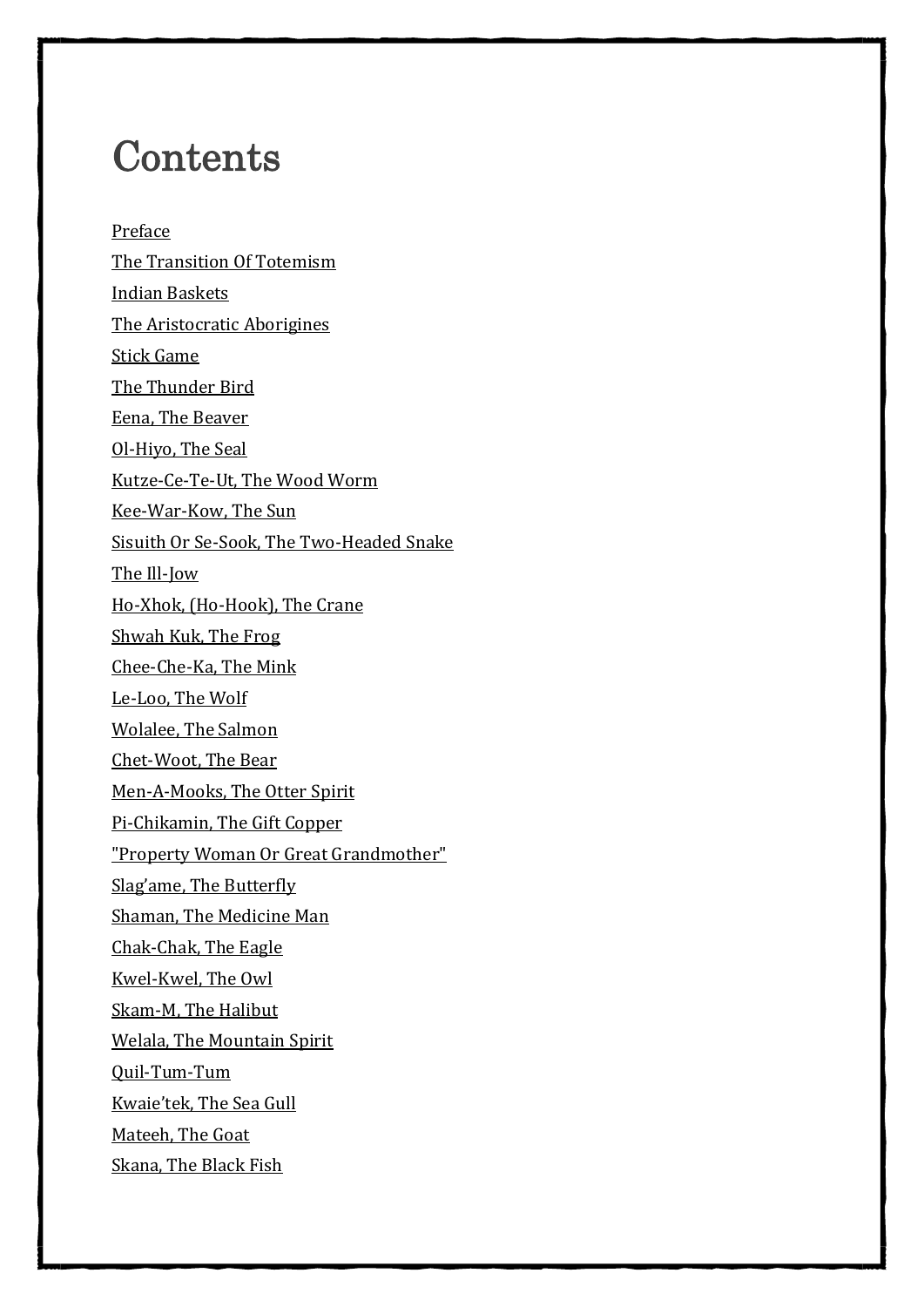[He'-E-Tlik, The Lightning Snake](#page-40-0) [Eh-Kolie, The Whale](#page-41-0) [The Young Raven](#page-42-0) [Kuuma, The Bull Head](#page-43-0) [Gal-Quith, The Cod Fish](#page-44-0) [Maht-Maht, The Duck](#page-45-0) [Qa-Yel, The Great Raven](#page-46-0) [The Thunder Bird Totem Pole](#page-47-0) [The Shadow People And The Raven](#page-48-0) [Chief Sisa-Kaula](#page-50-0)'s Totem Pole [Story Of The Mink \(Born-To-Be-In-The-Sun\)](#page-51-0) [The Thunder Bird Totem Pole](#page-54-0)